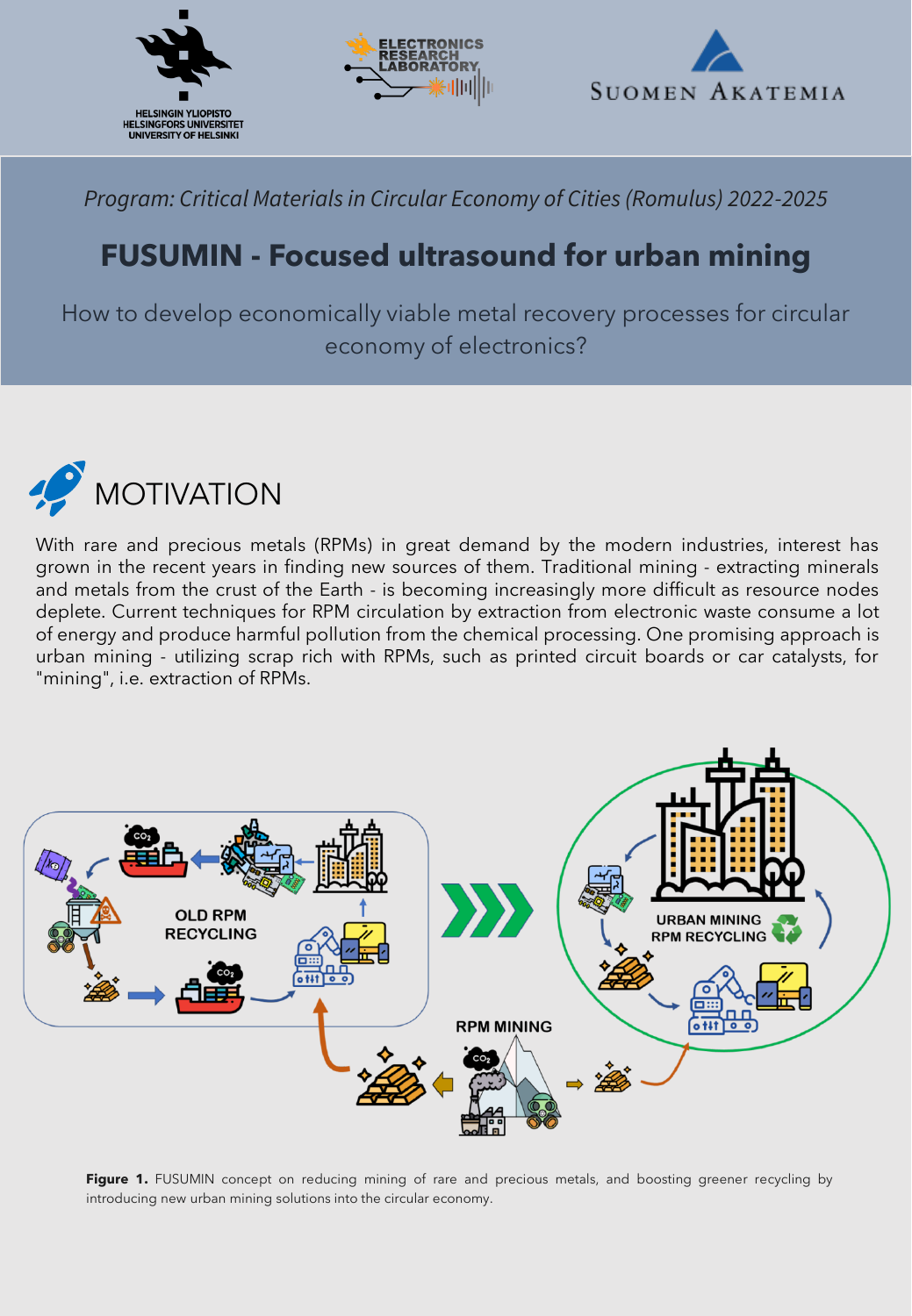







In this project, we propose to reduce the use of chemicals in RPM extraction by enrichening the material to be refined. We do this by identifying the areas of scrap rich in RPMs by ultrasonic imaging, and utilize a focused ultrasound transducer to extract these areas with high concentrations of the desired metals, which can then be fed to traditional refining. The project will demonstrate the proof-of-concept of automated RPM rich area identification, ultrasonic extraction and scaling up to an industrially and economically viable scale.



**Figure 2.** A) Preliminary data of coating removal using ultrasound: (A1) localized extraction of a coating phantom (black ink on aluminum). (A2) Localized extraction of aluminum from a solid sample surface (increasing acoustic amplitude from left to right increases the extraction volume). B: Proof-of-concept of FUSUMIN extraction of a gold plated connector on a PCB. (B1) Microsope photo showing localized extraction of gold (white area). (B2) An ultrasound microscope image of the same area.



We foresee that the technique developed in this project could make urban mining significantly more environmentally friendly, thus making it a viable source of RPMs in our world plagued with climate change. Our vision is a paradigm shift providing technology for cleaner future where RPM is recycled inside or near cities where the actual devices are manufactured and used instead in massive centers where all waste is first collected from around the world. This will have a global environmental and direct local societal impact on developing countries by both reducing the amount of new RPM mined from their natural resources as well as dumping of used RPM back to them in a form of electrical waste.

Scientifically the impact comes from advancements in understanding the interaction of the localized cavitation generated by the ultrasound related to the material extraction, ultrasonic imaging of rough surfaces and RPM identification from these images. This is the first time a localized material extraction is utilized to decrease the chemical usage in RPM recycling. The technique has potential also beyond urban mining e.g. in biological sciences (identification and extraction of e.g. cancerous cells for analysis).